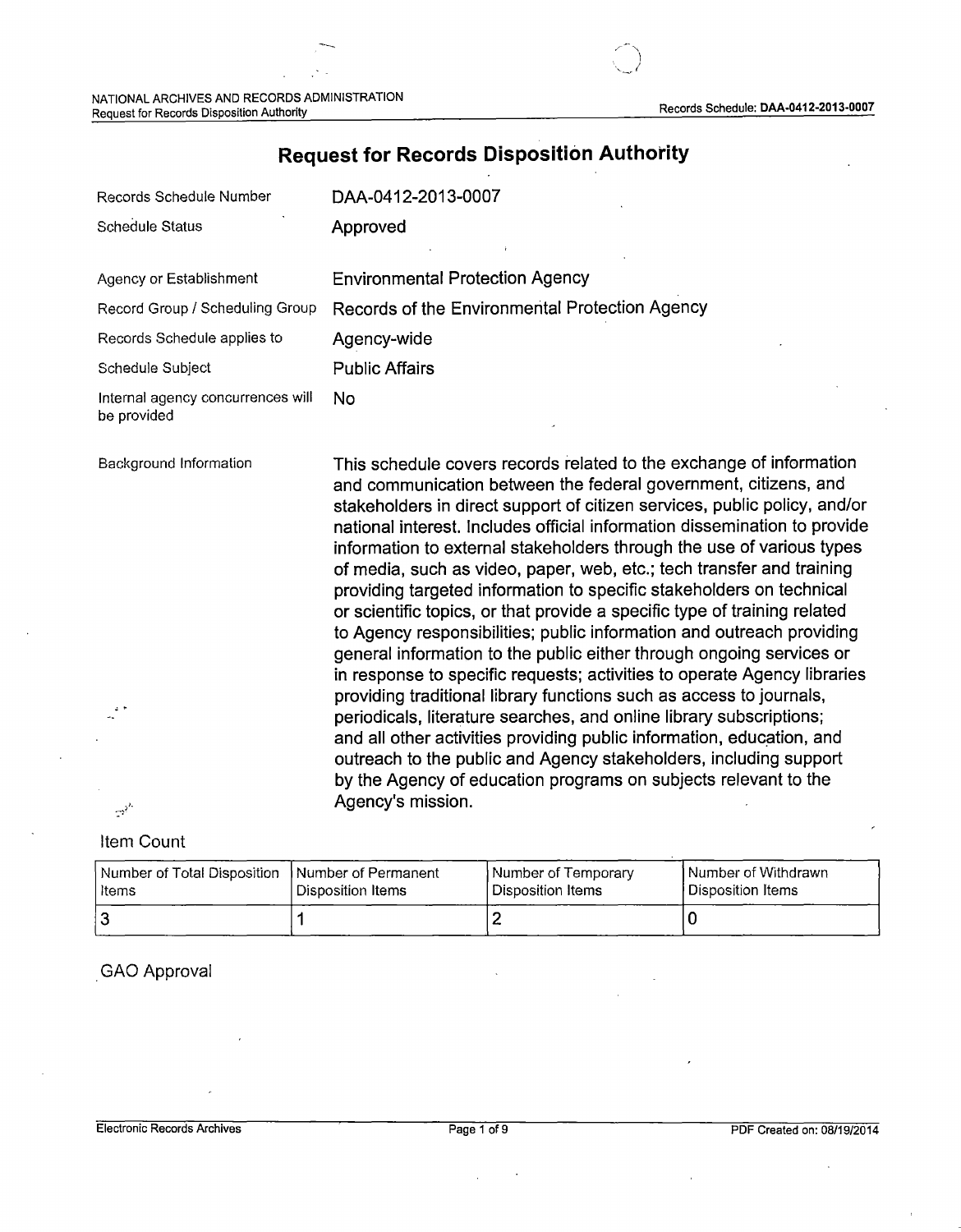# Outline of Records Schedule Items for DAA-0412-2013-0007

/--~  $($  $\bigcirc$  .

| Sequence Number   |                                                                                                          |
|-------------------|----------------------------------------------------------------------------------------------------------|
|                   | <b>Public Affairs</b>                                                                                    |
| 1.1               | Historically significant public affairs records<br>Disposition Authority Number: DAA-0412-2013-0007-0001 |
| 1.2               | Routine public affairs records<br>Disposition Authority Number: DAA-0412-2013-0007-0002                  |
| $\vert 1.3 \vert$ | Short-term public affairs records<br>Disposition Authority Number: DAA-0412-2013-0007-0003               |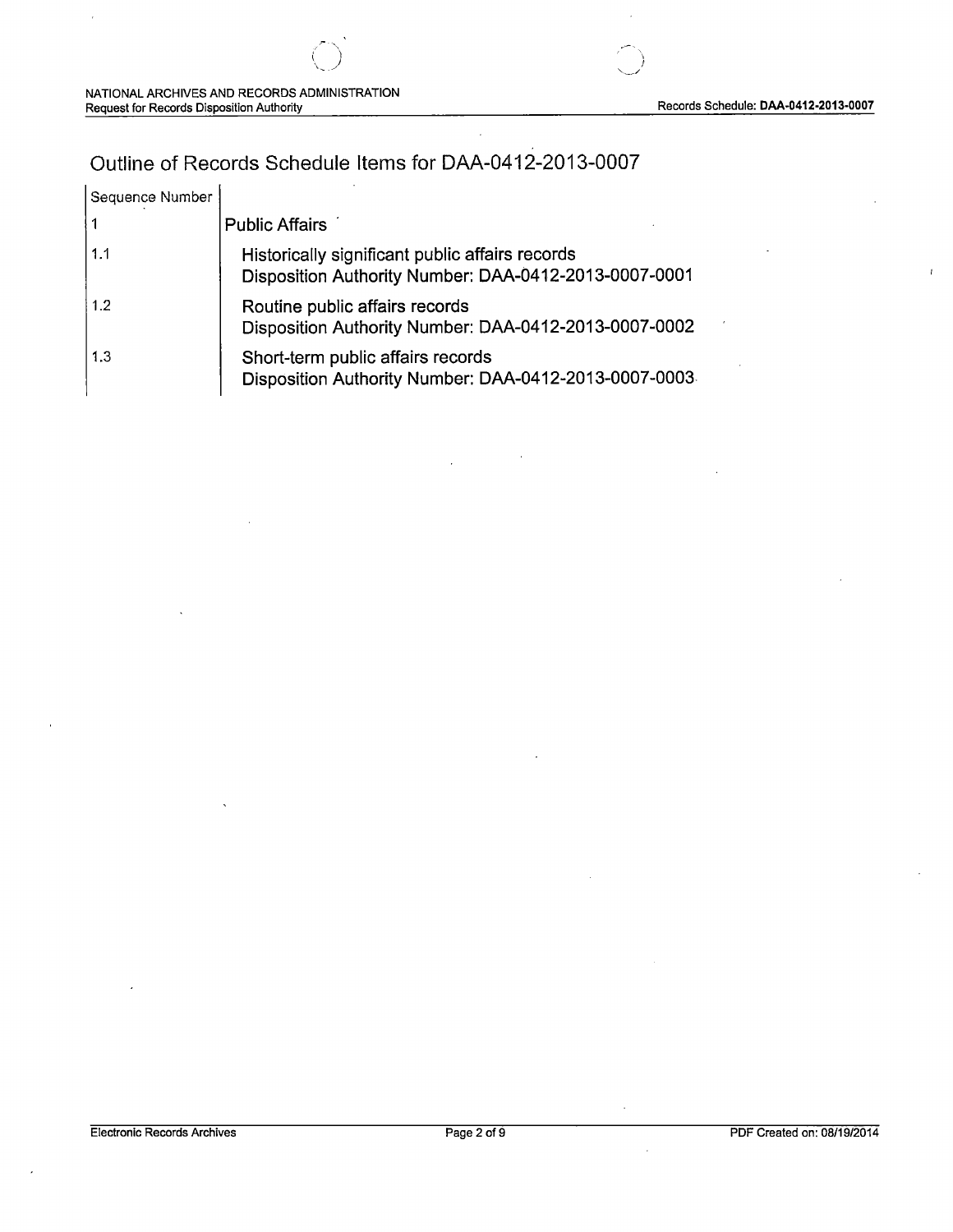Records Schedule: DAA-0412-2013-0007

# Records Schedule Items

Sequence Number  $\mathbf{1}$ Public Affairs 1.1 Historically significant public affairs records Disposition Authority Number DAA-0412-2013-0007 -0001 Includes, but is not limited to: environmental training materials, including course plans and manuals; final manuscripts of articles related to EPA's environmental missions; Presidential and other significant environmental awards to organizations, states and other entities, youth groups, private citizens, students and other individuals; public awareness and official dissemination products such as press or news releases, fact sheets, briefings and briefing books; public hearings used as a forum for public involvement, including public notice of hearing, hearing transcript, and related documents; and publications and promotional items depicting EPA's environmental mission activities, including manuals, handbooks, brochures, newsletters, pamphlets, posters, buttons, bumper stickers, and similar items. Final Disposition **Permanent** Item Status **Active** Is this item media neutral? Yes Do any of the records covered Yes by this item currently exist in electronic format(s) other than email and word processing? Do any of the records covered Yes by this item exist as structured electronic data? Manual Citation **Manual Title** EPA 1022 item a GRS or Superseded Authority N1-412-07-68/14a(1) Citation N 1-412-07 -68/14a(2) N1-412-06-11c(1) N1-412-06-11c(2) N1-412-08-4a(1) N1-412-08-4a(2) N1-412-06-9a(1) N 1-412-06-9a(2) N1-412-07-2/11 a(1) . N1-412-07-2/11a(2) N1-412-09-5a(1)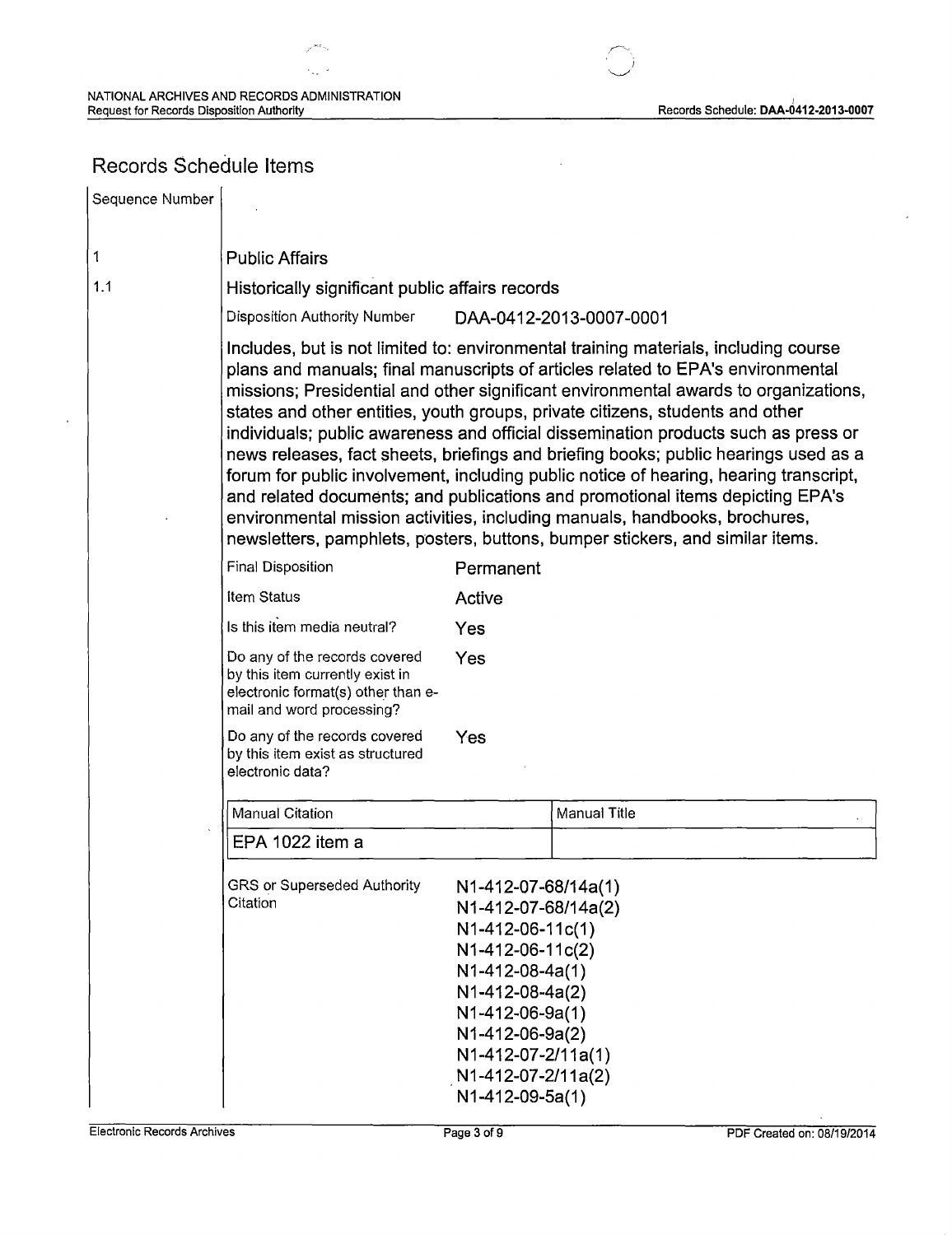$\rightarrow$ 

|                                                                                                                                     | N1-412-09-5a(2)                                                                                                                                                                                                                                          |  |  |
|-------------------------------------------------------------------------------------------------------------------------------------|----------------------------------------------------------------------------------------------------------------------------------------------------------------------------------------------------------------------------------------------------------|--|--|
| <b>Disposition Instruction</b>                                                                                                      |                                                                                                                                                                                                                                                          |  |  |
| Cutoff Instruction                                                                                                                  | Close upon issuance or publication, or when<br>superseded or inactive.                                                                                                                                                                                   |  |  |
| <b>Transfer to the National Archives</b><br>for Accessioning                                                                        | Transfer electronic records to the National Archives<br>5 years after file closure. Transfer non-electronic<br>records to the National Archives 15 years after file<br>closure.                                                                          |  |  |
| <b>Additional Information</b>                                                                                                       |                                                                                                                                                                                                                                                          |  |  |
| What will be the date span of the<br>initial transfer of records to the<br><b>National Archives?</b>                                | Unknown<br>Transfer of these records is ongoing.                                                                                                                                                                                                         |  |  |
| How frequently will your agency<br>transfer these records to the<br><b>National Archives?</b>                                       | Unknown<br>Transfer of these records is ongoing.                                                                                                                                                                                                         |  |  |
|                                                                                                                                     |                                                                                                                                                                                                                                                          |  |  |
| Routine public affairs records                                                                                                      |                                                                                                                                                                                                                                                          |  |  |
| Disposition Authority Number                                                                                                        | DAA-0412-2013-0007-0002                                                                                                                                                                                                                                  |  |  |
| of EPA employees other than senior officials.                                                                                       | Includes, but is not limited to: communications and distribution plans; final<br>manuscripts of articles not related to EPA's environmental activities; publications<br>and promotional items not depicting EPA's environmental activities; and speeches |  |  |
| <b>Final Disposition</b>                                                                                                            | Temporary                                                                                                                                                                                                                                                |  |  |
| Item Status                                                                                                                         | Active                                                                                                                                                                                                                                                   |  |  |
| Is this item media neutral?                                                                                                         | Yes                                                                                                                                                                                                                                                      |  |  |
| Do any of the records covered<br>by this item currently exist in<br>electronic format(s) other than e-<br>mail and word processing? | Yes                                                                                                                                                                                                                                                      |  |  |
|                                                                                                                                     |                                                                                                                                                                                                                                                          |  |  |
| Do any of the records covered<br>by this item exist as structured<br>electronic data?                                               | Yes                                                                                                                                                                                                                                                      |  |  |
| <b>Manual Citation</b>                                                                                                              | Manual Title<br>$\Delta$                                                                                                                                                                                                                                 |  |  |
| EPA 1022 item b                                                                                                                     |                                                                                                                                                                                                                                                          |  |  |

1.2

 $\overline{ }$ 

ţ.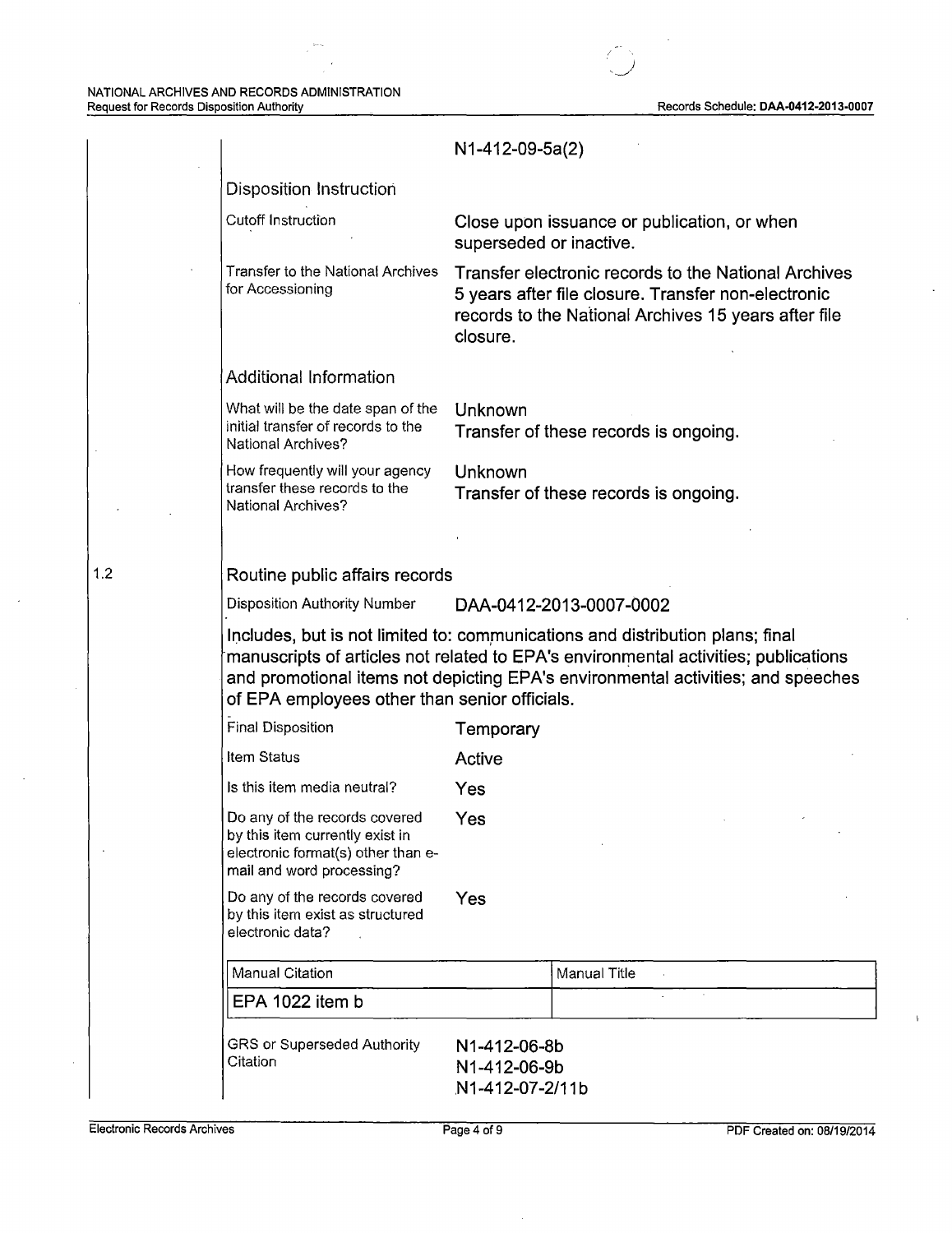#### NATIONAL ARCHIVES AND RECORDS ADMINISTRATION Request for Records Disposition Authority Records Schedule: DAA-0412-2013-0007

1.3

 $\ddot{\phantom{a}}$ 

 $\bar{z}$ 

 $\epsilon$ 

 $\ddot{\phantom{a}}$ 

 $\ddot{\phantom{a}}$ 

J *'\_j* 

|                                                                                                                                     | N1-412-07-10/1a                                                                                                                                                                                                                                                                                                                                                                                                                                                                                                                                                                           |  |
|-------------------------------------------------------------------------------------------------------------------------------------|-------------------------------------------------------------------------------------------------------------------------------------------------------------------------------------------------------------------------------------------------------------------------------------------------------------------------------------------------------------------------------------------------------------------------------------------------------------------------------------------------------------------------------------------------------------------------------------------|--|
| <b>Disposition Instruction</b>                                                                                                      |                                                                                                                                                                                                                                                                                                                                                                                                                                                                                                                                                                                           |  |
| Cutoff Instruction                                                                                                                  | Close at end of activity or calendar year.                                                                                                                                                                                                                                                                                                                                                                                                                                                                                                                                                |  |
| <b>Retention Period</b>                                                                                                             | Destroy 5 year(s) after file closure.                                                                                                                                                                                                                                                                                                                                                                                                                                                                                                                                                     |  |
| Additional Information                                                                                                              |                                                                                                                                                                                                                                                                                                                                                                                                                                                                                                                                                                                           |  |
| <b>GAO Approval</b>                                                                                                                 | <b>Not Required</b>                                                                                                                                                                                                                                                                                                                                                                                                                                                                                                                                                                       |  |
| Short-term public affairs records                                                                                                   |                                                                                                                                                                                                                                                                                                                                                                                                                                                                                                                                                                                           |  |
| Disposition Authority Number                                                                                                        | DAA-0412-2013-0007-0003                                                                                                                                                                                                                                                                                                                                                                                                                                                                                                                                                                   |  |
|                                                                                                                                     | Includes, but is not limited to: background and working papers; library program<br>files, including policies, procedures, statistics, holdings information, and related<br>records (excluding library contract records); records related to the participation<br>or sponsorship of EPA staff in professional associations, societies, and related<br>groups, including conference literature, trip reports, meeting agendas and<br>arrangements, evaluations, copies of papers and other materials collected during<br>participation; and routine documentation for environmental awards. |  |
| <b>Final Disposition</b>                                                                                                            | Temporary                                                                                                                                                                                                                                                                                                                                                                                                                                                                                                                                                                                 |  |
| Item Status                                                                                                                         | Active                                                                                                                                                                                                                                                                                                                                                                                                                                                                                                                                                                                    |  |
| Is this item media neutral?                                                                                                         | Yes                                                                                                                                                                                                                                                                                                                                                                                                                                                                                                                                                                                       |  |
| Do any of the records covered<br>by this item currently exist in<br>electronic format(s) other than e-<br>mail and word processing? | Yes                                                                                                                                                                                                                                                                                                                                                                                                                                                                                                                                                                                       |  |
| Do any of the records covered<br>by this item exist as structured<br>electronic data?                                               | Yes                                                                                                                                                                                                                                                                                                                                                                                                                                                                                                                                                                                       |  |
| <b>Manual Citation</b>                                                                                                              | <b>Manual Title</b>                                                                                                                                                                                                                                                                                                                                                                                                                                                                                                                                                                       |  |
| EPA 1022 item c                                                                                                                     |                                                                                                                                                                                                                                                                                                                                                                                                                                                                                                                                                                                           |  |
| GRS or Superseded Authority<br>Citation                                                                                             | N1-412-07-68/14b<br>N1-412-06-9c<br>N1-412-07-2/11c<br>N1-412-06-6/7a<br>N1-412-09-5b<br>N1-412-09-5c<br>N1-412-07-12a                                                                                                                                                                                                                                                                                                                                                                                                                                                                    |  |
| <b>Disposition Instruction</b>                                                                                                      |                                                                                                                                                                                                                                                                                                                                                                                                                                                                                                                                                                                           |  |

 $\bar{z}$ 

 $\bar{z}$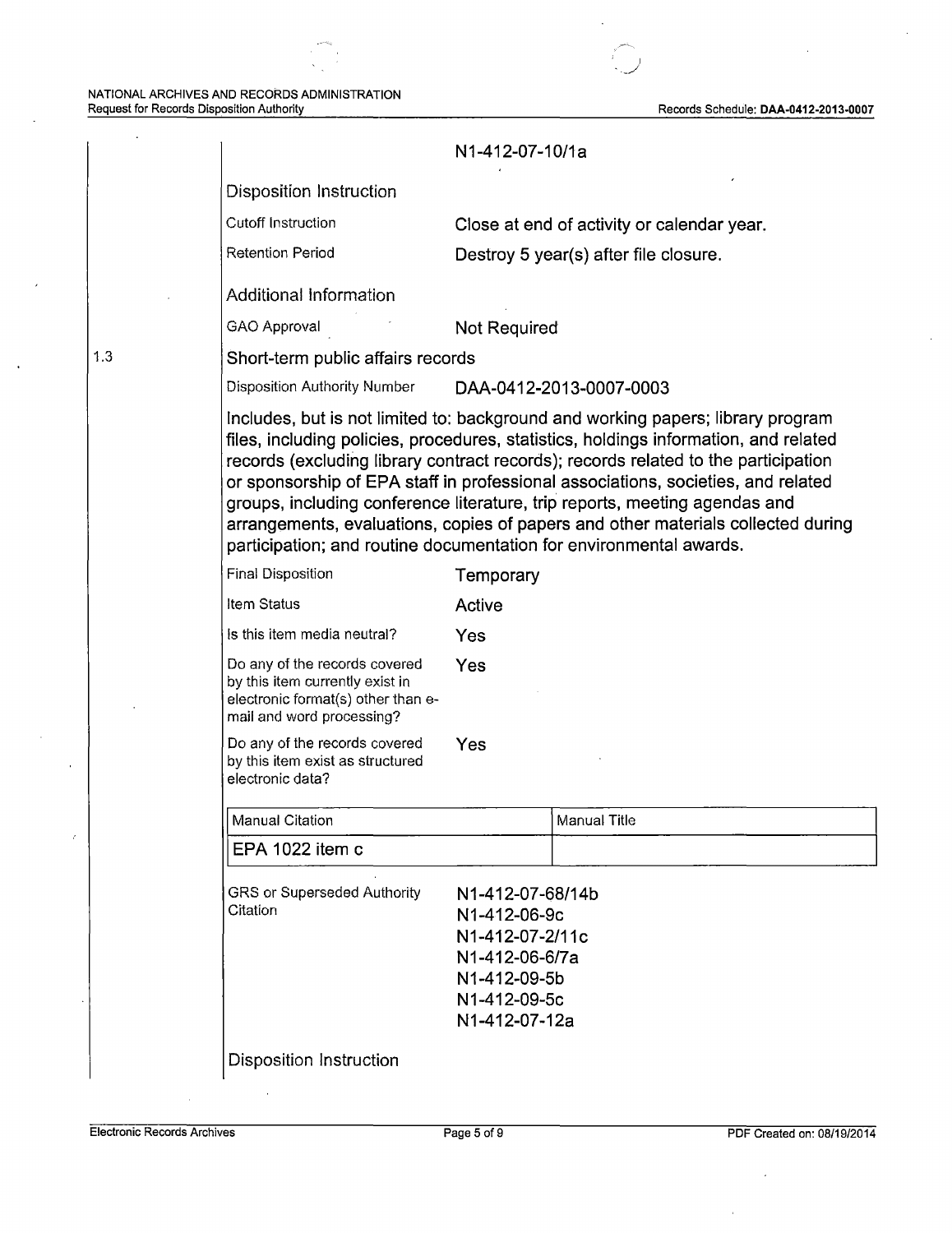### NATIONAL ARCHIVES AND RECORDS ADMINISTRATION Request for Records Disposition Authority **Request for Records Schedule: DAA-0412-2013-0007**

Additional Information

Cutoff Instruction **Close at end of calendar year or when no longer needed for current Agency business.** 

Retention Period **Destroy 3 year(s) after file closure.** 

GAO Approval **Not Required**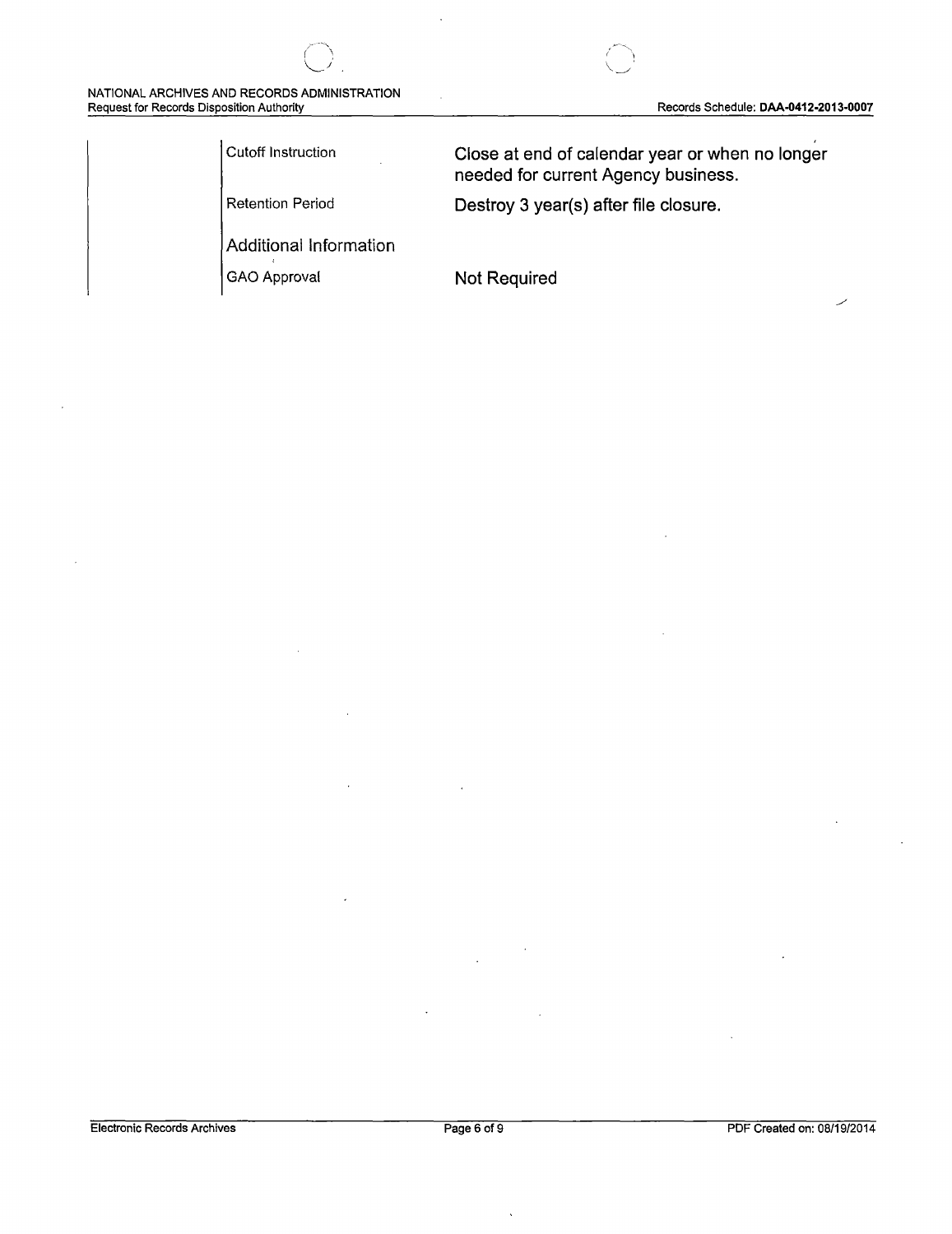# Agency Certification

I hereby certify that I am authorized to act for this agency in matters pertaining to the disposition of its records and that the records proposed for disposal in this schedule are not now needed for the business of the agency or will not be needed after the retention periods specified.

 $\ddot{\phantom{a}}$ 

## Signatory Information

| Date       | <b>Action</b>                       | By                        | <b>Title</b>                                         | Organization                                                                                              |
|------------|-------------------------------------|---------------------------|------------------------------------------------------|-----------------------------------------------------------------------------------------------------------|
| 04/04/2013 | Certify                             | <b>John Ellis</b>         | <b>Agency Records Off</b><br>icer                    | <b>Office of Environmental</b><br>Information - Office of<br><b>Information Collection</b>                |
| 07/09/2013 | <b>Return for Revisio</b><br>п      | Henry Wolfinger           | Appraiser                                            | <b>National Archives and</b><br><b>Records Administration</b><br>- Records Management<br><b>Services</b>  |
| 08/09/2013 | <b>Submit For Certific</b><br>ation | <b>Sandy York</b>         | <b>Records Information</b><br>Manager V              | <b>Office of Environmental</b><br>Information -<br>records and Content<br>Management Branch               |
| 08/20/2013 | Certify                             | John Ellis                | <b>Agency Records Off</b><br>icer                    | <b>Office of Environmental</b><br>Information - Office of<br><b>Information Collection</b>                |
| 05/14/2014 | <b>Return for Revisio</b><br>n      | Henry Wolfinger           | Appraiser                                            | National Archives and<br><b>Records Administration</b><br>- Records Management<br>Services                |
| 05/21/2014 | <b>Submit For Certific</b><br>ation | <b>Sandy York</b>         | <b>Records Information</b><br>Manager V              | <b>Office of Environmental</b><br>Information -<br>records and Content<br><b>Management Branch</b>        |
| 05/21/2014 | Certify                             | John Ellis                | <b>Agency Records Off</b><br>icer                    | <b>Office of Environmental</b><br>Information - Office of<br><b>Information Collection</b>                |
| 08/11/2014 | <b>Submit for Concur</b><br>rence   | Henry Wolfinger           | Appraiser                                            | National Archives and<br><b>Records Administration</b><br>- Records Management<br><b>Services</b>         |
| 08/11/2014 | Concur                              | Laurence<br><b>Brewer</b> | Director, National R<br>ecords Management<br>Program | National Archives and<br><b>Records Administration</b><br>- National Records<br><b>Management Program</b> |

Electronic Records Archives Page 7 of 9 PDF Created on: 08/19/2014